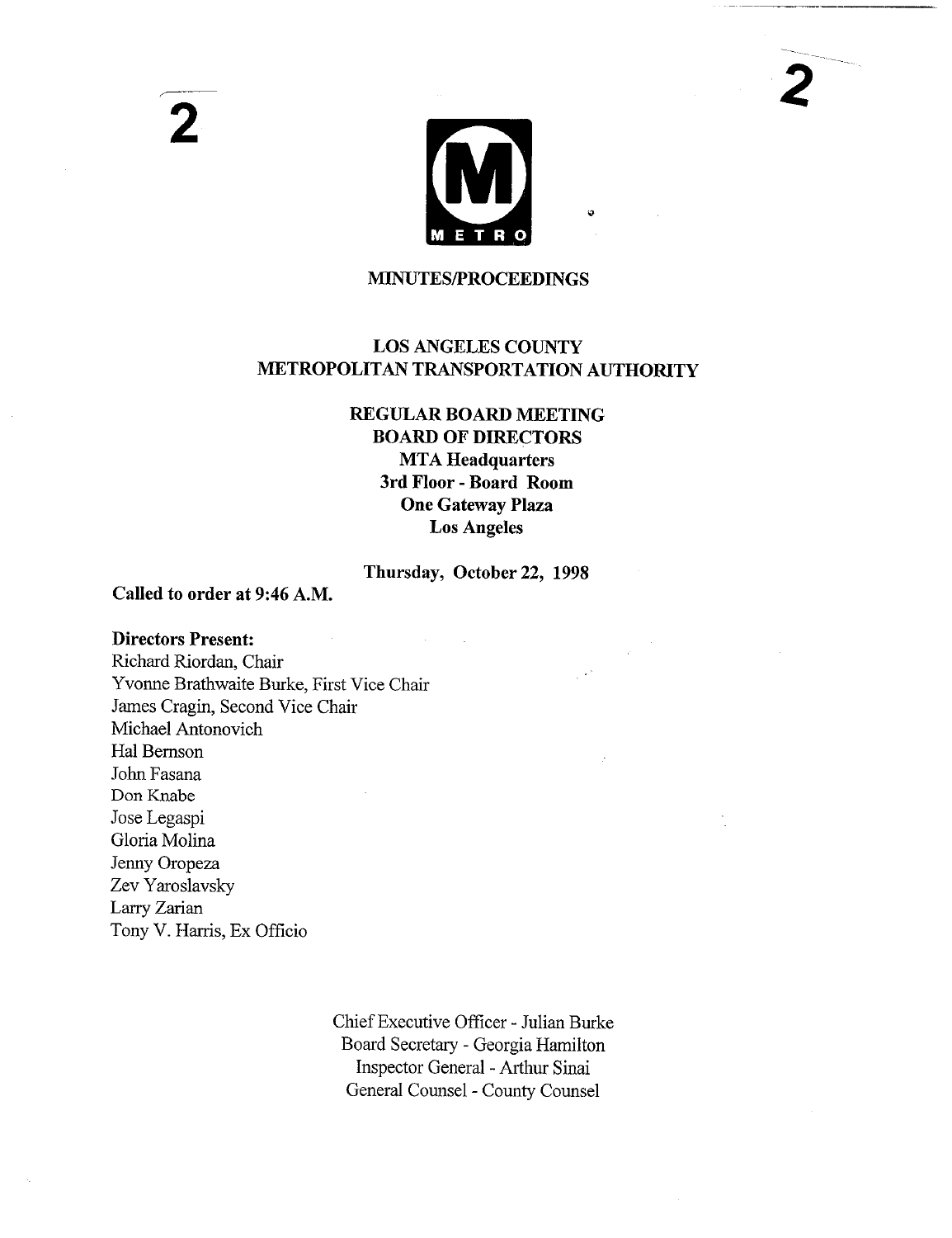NOTE: Members voting are reflected on the attached "RECAP OF PROCEEDINGS" matrix.

1. APPROVED **Consent Calendar** Items 5, 6, 13, 14, 32, 33, 41, 45, 46, 48, 49, 56, 57.

ITEMS 10, 22, 26, 30, 31 and 47 were pulled from Consent Calendar.

Noted Items Approved **Under Committee** Authority: Items 16, 19 through 21, 23, 24, 25, and 54.

- 2. APPROVED Minutes of Regular Board Meetings held on August 27, 1998 and September 28, 1998.
- $3.$ Chief Executive Officer's Report
	- 1) Auditor's Report
	- 2) MTA Debt Policy
	- 3) Federal Appropriations
	- 4) Regional Transit Alternatives Analysis
- 4. Chair's Report None
- 5. APPROVED ON CONSENT CALENDAR award of a sole source contract to Penn Machine Company, Johnstown, PA, covering the purchase of 360 tire kits for Blue Line rail ears for a total cost of \$491,400 excluding taxes.
- 6. APPROVED ON CONSENT CALENDAR award of contract to Unique Manufacturing Corporation (UMC), on a sole source contract basis, for the purchase of 75 new bus eashboxes in the amount of \$91,740.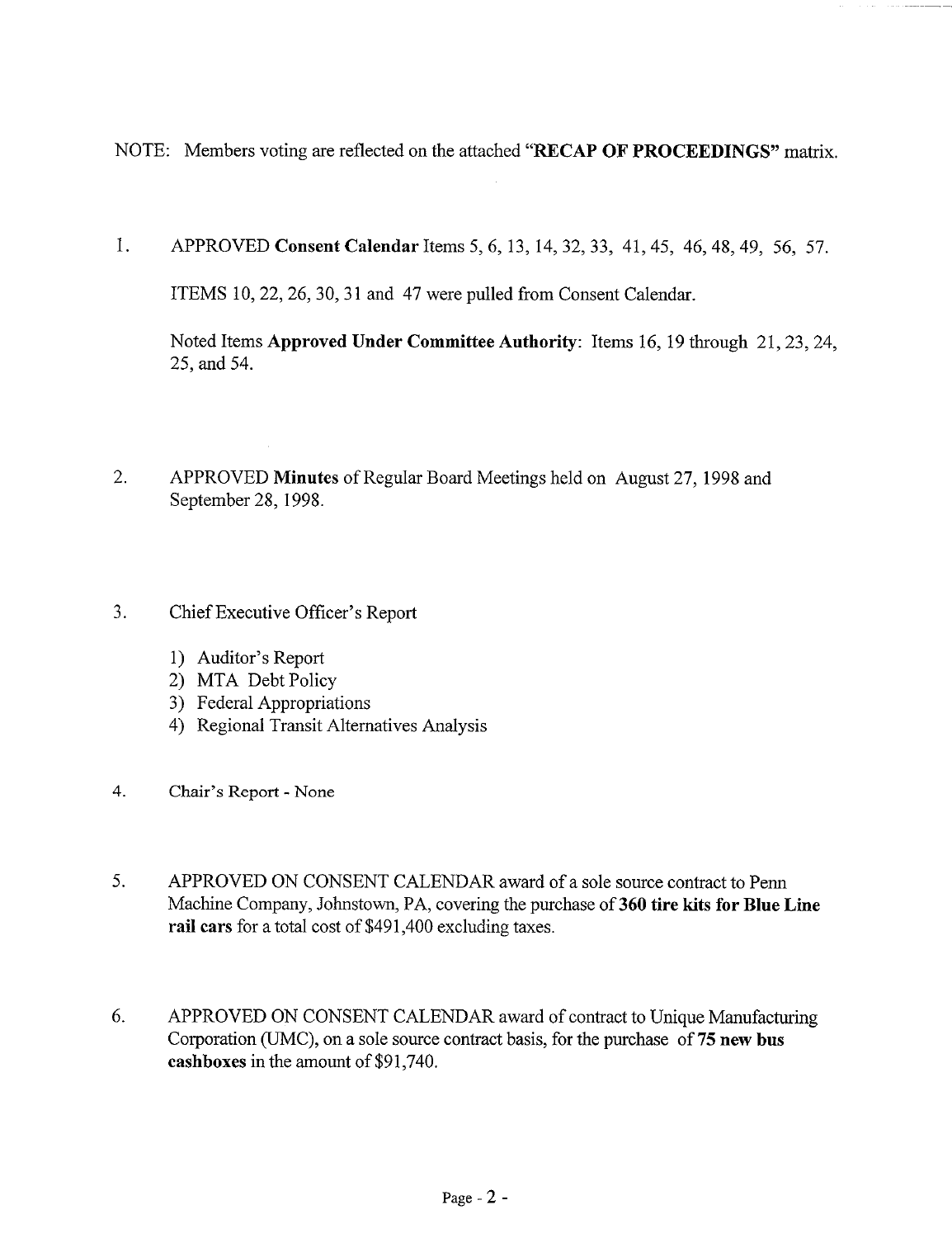$7.$ FAILED ON A ROLL CALL VOTE execution of an **Assignment and Assumption Agreement** with Engineering Management Consultants (EMC) for the assumption EMC's interest in their lease at 707 Wilshire Boulevard, Los Angeles, covering approximately 117,234 rentable square feet of office space and a Consent to Assignment Agreement and Ninth Amendment to Lease, in a form approved by County Counsel.

| Ayes:     | Cragin, Fasana, Legaspi, Oropeza, Yaroslavsky and Zarian |
|-----------|----------------------------------------------------------|
| Noes:     | None                                                     |
| Abstain:  | Molina                                                   |
| Conflict: | Antonovich, Bernson, Burke, Knabe, and Riordan           |

- 8. CARRIED OVER TO NOVEMBER BOARD MEETING - execution of the following agreements:
	- A. Amendment to the **Fiber Optic Agreement** between MTA and Pacific Pipeline Systems, Inc. ("PPSI") permitting PPSI to: (i) convey to Qwest Communications ("Qwest") the right to use, for commercial purposes, two conduits installed PPSI in conjunction with their 20-inch oil pipeline located on approximately 22 miles of MTA right-of-way between the communities of Sylmar and Chinatown; (ii) install fiber for the benefit of Qwest within these conduits and (iii) install strands of dark fiber for the benefit of the County of Los Angeles ("County") within one of the conduits installed by PPSI for the County's exclusive, noncommercial governmental use pursuant to the Property Transfer and Indefeasible Right to Use Agreement between the County and PPSI dated March 1, 1998.
	- B. A 25 year agreement with Qwest Communications permitting the commercial use, operation and maintenance of the two conduits installed by PPSI for a onetime payment of \$725,000 to the MTA, subject to Qwest's option to extend the term for consecutive 25 year periods at market rates as agreed to by the parties. If the parties cannot agree, the market rates shall be established by binding arbitration prior to the end of a 25 year term.
	- C. Authorize the negotiation and execution of a reciprocal access agreement with the County of Los Angeles, subject to Board of Supervisors approval of the same, covering (i) access to the conduit containing the County's fiber optic system; (ii) payment of the prorata share of actual maintenance and related expenses; (iii) access to MTA right-of-way along the Fiber Optic Route and (iv) access to the County's Fiber Optic System.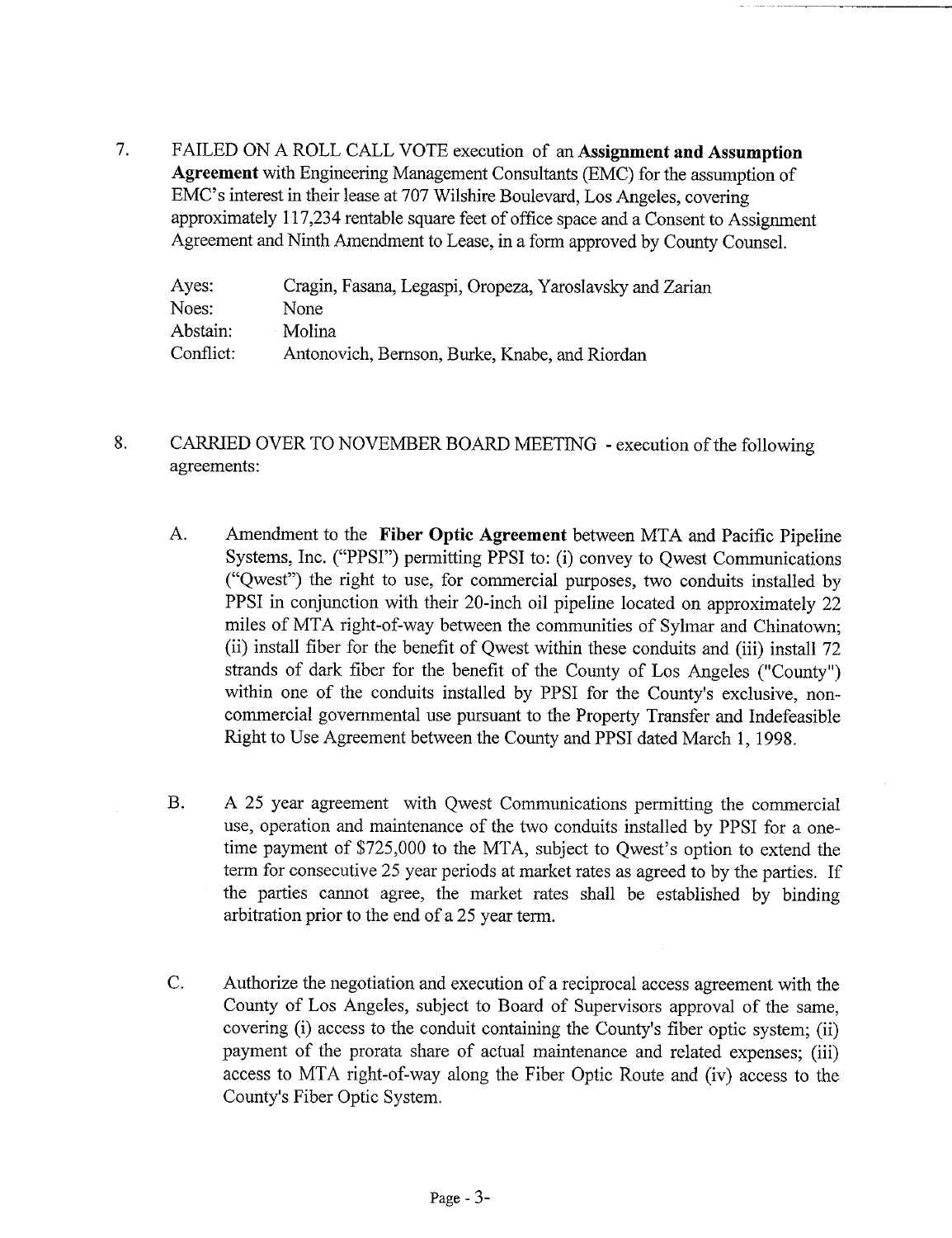- 10. APPROVED ON A ROLL CALL VOTE FUNDING PLAN FOR ITEMS A, B & C APPROVED AT SEPTEMBER 28, 1998 BOARD MEETING, AMENDED TO INCLUDE CAPITAL FORMULA FUNDS UP TO \$40,000,000 FOR THE MUNICIPAL TRANSIT OPERATORS FOR FYS 1998-04, AND THAT THESE FUNDS BE FLEXIBLE IN USE IN SO FAR AS THEY SUPPORT CAPITAL IMPROVEMENTS THAT PROMOTE A YOUNG AND WELL-MAINTAINED FLEET SERVICE.
	- A) Adoption of an Accelerated Bus Procurement Plan;
	- negotiation and exercise of a Change Order with Neoplan USA to **purchase up**  $B<sub>r</sub>$ **to 100 additional Neoplan High Floor CNG buses** (subject to resolution of remaining warranty issues) in an amount not to exceed \$38 million, which is inclusive of funding required for taxes, delivery, spares and optional equipment;
	- negotiation and exercise of a Change Order with New Flyer of North America on  $C_{\cdot}$ the base 222 bus buy to **change to a low floor configuration,** at a cost not to exceed \$900,000.

| Ayes:     | Antonovich (Item a & c) Burke, Cragin, Fasana, Knabe, Legaspi, |
|-----------|----------------------------------------------------------------|
|           | Molina, Oropeza, Yaroslavsky, Zarian                           |
| Noes:     | None                                                           |
| Abstain:  | None                                                           |
| Absent:   | Alatorre                                                       |
| Conflict: | Antonovich (Item B)                                            |

- 11. APPROVED AS AMENDED FOR STAFF TO RETURN TO PLANNING AND PROGRAMMING COMMITTEE (NOT THE AD HOC COMMITTEE) WITH A STATUS REPORT:
	- A) of MTA's **Universal Fare System,** which is a set of procurement requirements, fare collection equipment specifications and fare media requirements for cash and electronic fare collection to enable seamless, coordinated inter-modal and interagency transit travel in Los Angeles County; and
	- **B)** of the following motion: The Board finds by two-thirds vote that the procurement of UFS in compliance with the provisions of the Public Utilities Code generally applicable to such a contract does not constitute a method of procurement adequate for MTA's needs; and authorizes the Chief Executive Officer to direct the UFS procurement by competitive negotiation under Public Utilities Code Section 130238, subject to Board approval of the award. Issuance is contingent on sufficient UFS funding being included in the adopted MTA Regional Transit Alternatives Analysis.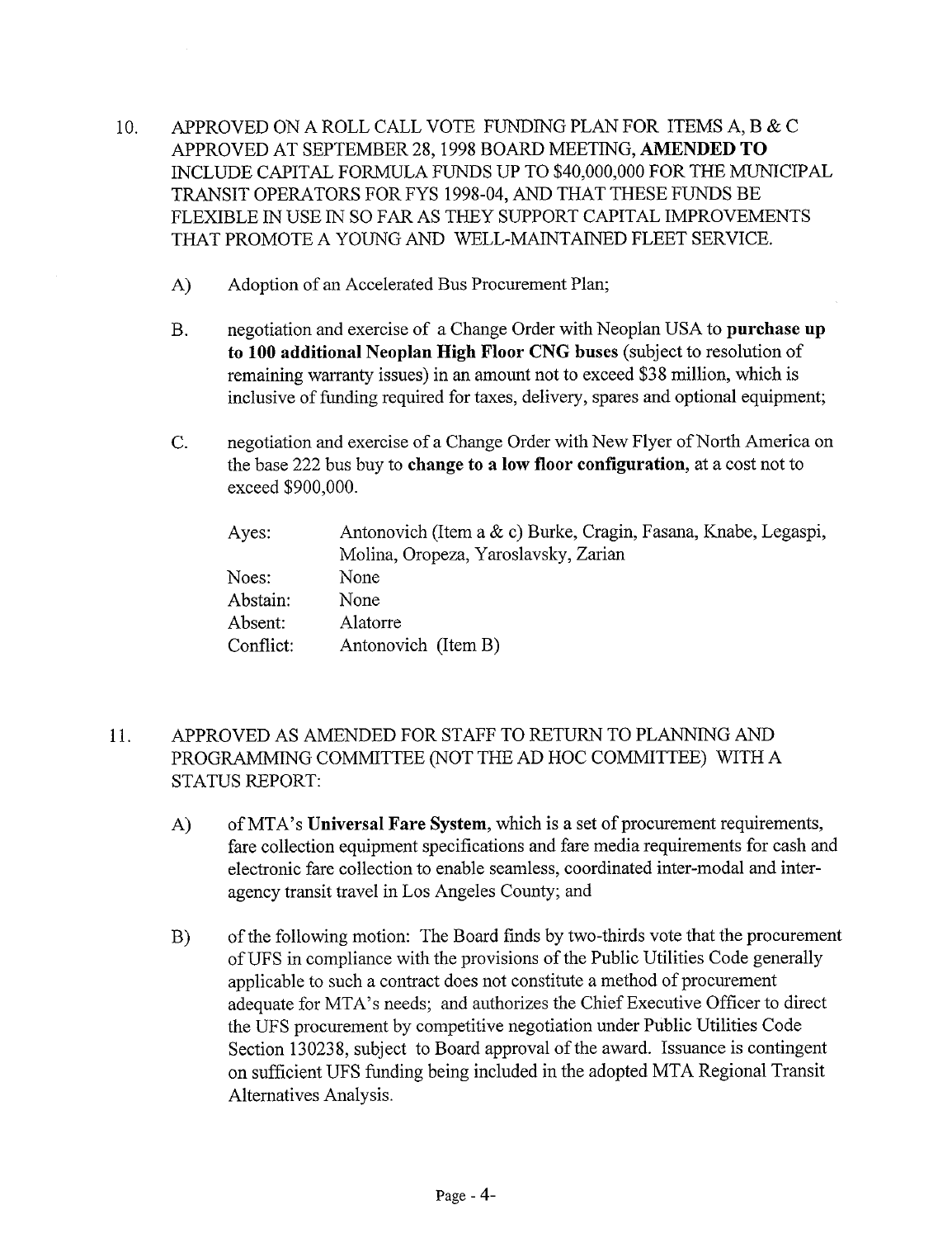- 13. APPROVED ON CONSENT CALENDAR award of a contract with North American Bus Industries, Anniston, Alabama, the lowest responsive and responsible bidder, and auxiliary contractors for the purchase of215 CNG **low floor buses** for a total cost not-toexceed \$75,689,816, inclusive of all options subject to availability of funding.
- 14. APPROVED ON CONSENT CALENDAR an amount not to exceed \$75,000 from the Board contingency fund for development of an **Internet-based interactive trip planner system.**
- 16. APPROVED UNDER OPERATIONS COMMITTEE AUTHORITY (4-0) award of three-year, unit rate contract with two one-year options to Graffiti Control Systems of North Hollywood, the lowest responsive, responsible bidder to provide graffiti **abatement services for MTA transit facilities** for a total contract value of \$852,795 for the five years.

цŤ

- 17. Closed Session Conference with Legal Counsel Existing Litigation G.C. 54956.9 (a): Beauchamp v. LACMTA, C.D. Cal. Case No. 98-0402-CBM(BQRx) NO REPORT.
- 19. APPROVED UNDER CONSTRUCTION COMMITTEE AUTHORITY (4-0) an increase in the Authorization for Expenditure (AFE) for Contract No. B646, the Fire  $&$  Emergency Management (F&EM) System, with SYSECA, Inc. on the Metro Red Line, Wilshire and Vermont/Hollywood Corridors (Segment 2), in the amount of \$100,709, increasing the current AFE amount from \$4,260,565 to \$4,361,274, **to provide funding for pending changes that are within the Board-delegated authority.**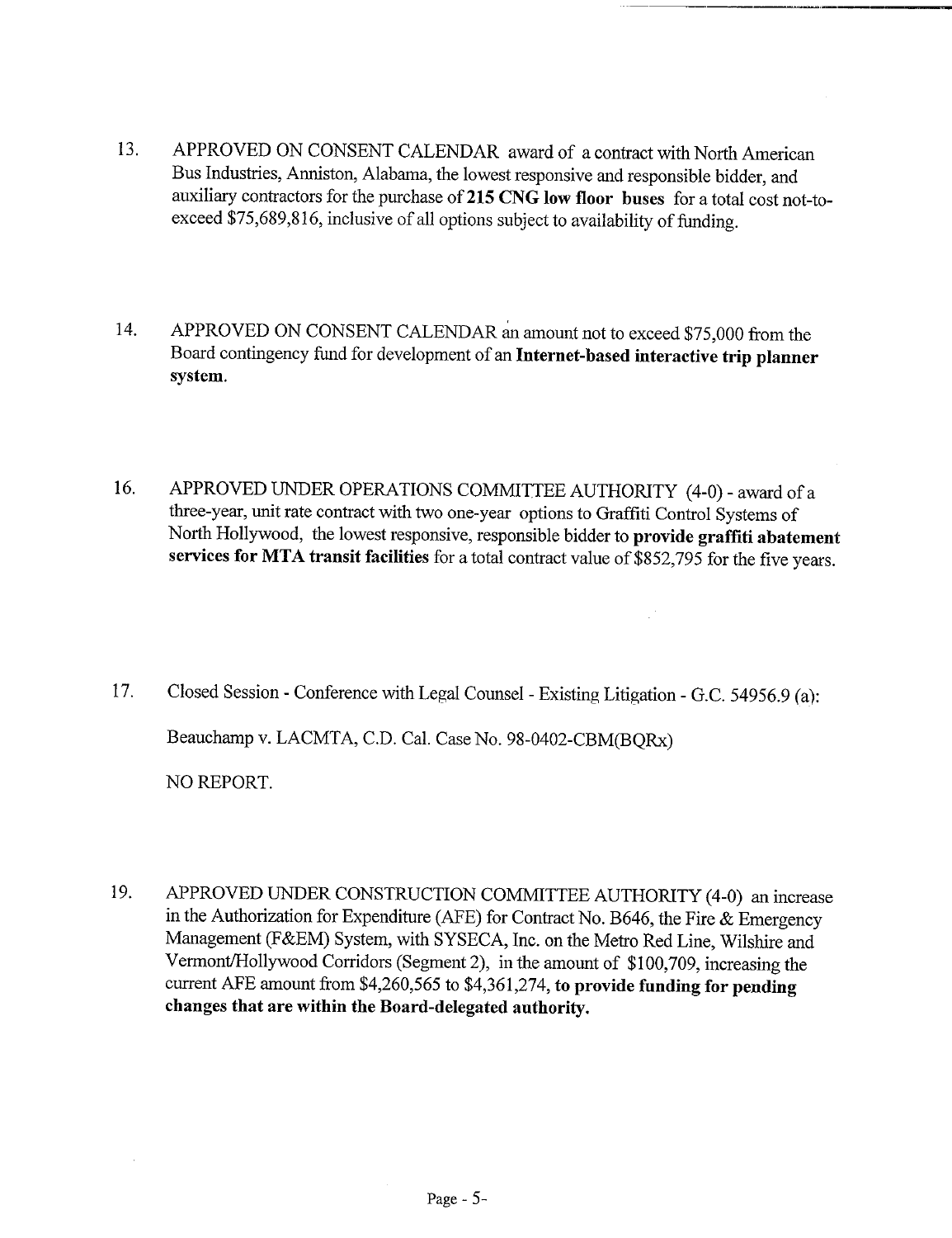## 20. APPROVED UNDER CONSTRUCTION COMMITTEE AUTHORITY (4-0):

- $A)$ Change Order No. 18.00/Change Notice No. 27.00 to Contract No. B630 for Traction Power Substation Equipment with PowelI/TPS, J.V. to provide additional Segment 1 *transformers/rectifiers* on the Metro Red Line, North Hollywood Extension (Segment 3) for an amount not to exceed \$320,000, increasing the Segment 3, North Hollywood contract amount from \$4,831,875 to a not-to-exceed amount of \$5,171,875; and
- an increase to the total Authorization for Expenditure (AFE) in the amount  $B)$ \$856,534 for a revised amount from \$11,712,761 to \$12,569,295. This represents an AFE increase of \$189,534 for Segment 2 and \$667,000 for Segment 3.
- 21. APPROVED UNDER CONSTRUCTION COMMITTEE AUTHORITY (4-0) an increase in the Authorization for Expenditure (AFE) for Contract B761, with Steiny and Company, Inc. to **provide funding for merited change notices that are within Board-delegated authority** on the Metro Red Line, North Hollywood Extension (Segment 3) in the amount of \$96,697, increasing the amount from \$1,319,585 to \$1,416,282.
- 22. APPROVED REVISED RECOMMENDATION to increase the Authorization for Expenditure (AFE) for Contract No. EN031, with Metcalf  $& Eddy$ , Inc. (Metcalf), to **investigate and dispose of lead contaminated soils** within the Metro Green Line future Maintenance-Of-Way (MOW) facility site in the amount of  $$15,000$ - \$19,000, increasing the current AFE amount from \$117,750 to \$122,750 \$136,750.

### 23. APPROVED UNDER CONSTRUCTION COMMITTEE AUTHORITY (4-0) :

- A) negotiation and execution of Change Order No. B710-CO-19.00 with Fujitec America, Inc to **incorporate design changes and enhancements to the three** stations on the Metro Red Line, North Hollywood Corridor (Segment 3) in amount not-to-exceed \$713,200 (consistent with the audit findings or whatever is less), which increases the contract amount to  $$5,822,760$  to  $$6,535,960$ ; and
- an increase in the Authorization for Expenditure (AFE) in the amount of \$713,200,  $B)$ from \$6,658,801 to \$7,372,001.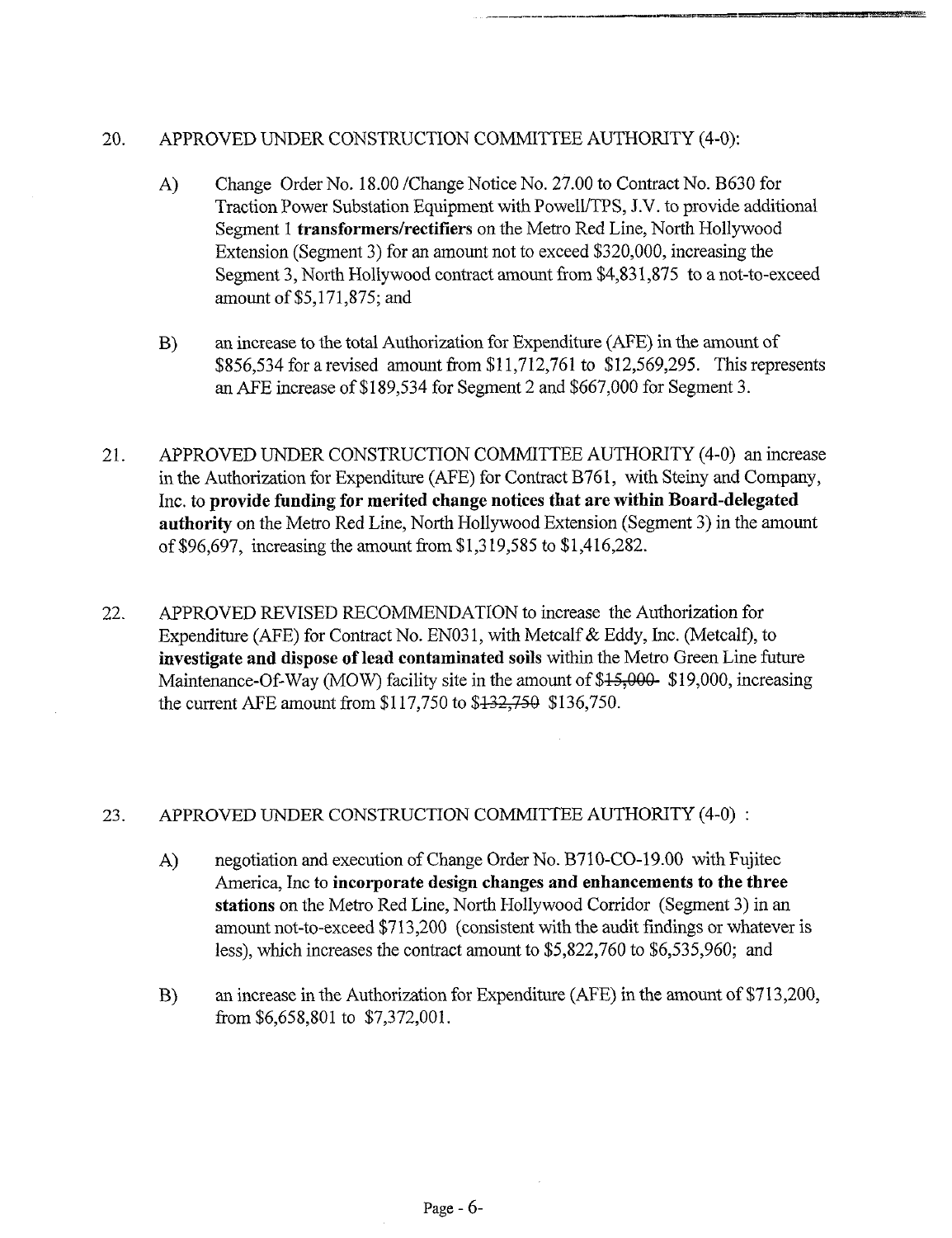# 24. APPROVED UNDER CONSTRUCTION COMMITTEE AUTHORITY (4-0):

- A) negotiation and execution of Change Order No. B710-CO-20.00 with Fujitec America, Inc. for escalators and elevators to **extend the contract completion date** from September 20, 1998 to June 12, 1999 and to **compensate the contractor for extended overhead costs** in an amount not-to-exceed \$450,000 (consistent with the audit findings or whatever is less ) which increases the contract amount from \$5,372,760 to \$5,822,760; and
- B) an increase in the Authorization for Expenditure (AFE) in the amount of \$450,000, from \$6,208,801 to \$6,658,801.

# 25. APPROVED UNDER CONSTRUCTION COMMITTEE AUTHORITY (4-0):

- A. negotiation and execution of a Change to Contract MC022, CWO No. 6 with Kabler Construction Services covering fire sprinkler system installation on the Segment 2B in an amount not to exceed \$100,000, increasing the CWO to \$259,000; and
- **B.** an increase in the Authorization for Expenditure (AFE) in the amount of \$100,000 increasing the AFE to \$259,000.

#### 26. FAILED ON A ROLL CALL VOTE:

- A) Revision No. 1 to Contract Work Order (CWO) No. 62 to Contract No. E0070 with Engineering Management Consultant (EMC) for Final Design Services **for the Metro** Red Line North Hollywood Corridor, in the amount of \$283,580, which increases the CWO value from \$200,000 to \$483,580;
- **B)** Execution of Contract Work Order No. 63 to Contract No. E0070 with Engineering Management Consultant (EMC) for rail activation/system start-up services for **the Metro** Red line North Hollywood Corridor in the amount of \$1,790,916; and
- c) An increase to the Authorization for Expenditure (AFE) to Contract No. E0070 for the North Hollywood Corridor, in the amount of \$2,074,496, which increases the total AFE to \$93,947,486.

| Ayes:     | Burke**, Cragin, Fasana, Legaspi, Oropeza, Zarian |
|-----------|---------------------------------------------------|
| Noes:     | Yaroslavsky                                       |
| Abstain:  | None                                              |
| Absent:   | <b>Alatorre</b>                                   |
| Conflict: | Antonovich, Bernson, Knabe, Molina, Riordan       |

\*\*Selected in accordance with Rule of Necessity provision that allows for establishment of a quorum by drawing names of conflicted Directors.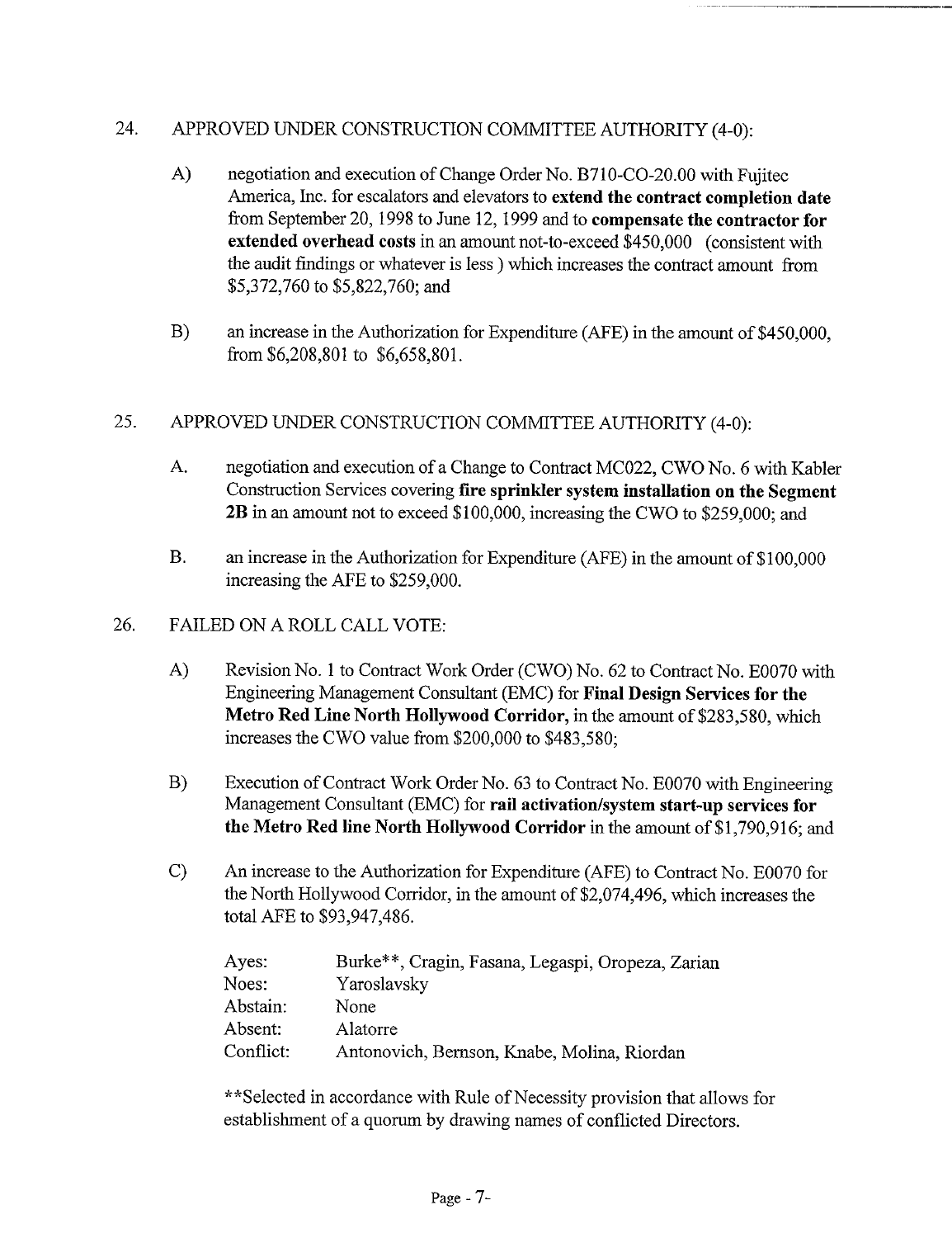# 30. APPROVED ON A ROLL CALL VOTE:

- A) agreement establishing **Joint Powers Authority between the Los Angeles Metropolitan Transportation Authority and Public Transportation Services Corporation** for the purpose of maximizing premium savings on workers' compensation insurance;
- B) Initial Bylaws of PTSC-MTA Risk Management Authority; and
- C) execution of all necessary documentation.

| Ayes:     | Antonovich, Burke, Cragin, Fasana, Legaspi, Oropeza, Riordan |
|-----------|--------------------------------------------------------------|
| Noes:     | None                                                         |
| Abstain:  | Knabe                                                        |
| Absent:   | Alatorre, Bernson, Molina, Yaroslavsky, Zarian               |
| Conflict: | None                                                         |

# 31. CARRIED OVER selection of the following 10 qualified **bond counsel** firms to **perform on an as-needed-basis for a period of three years:**

- 1. Curls Brown & Duran
- 2. Fulbright & Jaworsky
- 3. Hawkins, Delafield, & Wood
- 4. Kutak, Rock
- 5. Nixon, Hargrave, Devans & Doyle
- 6. Nossaman, Guthner, Knox, & Elliott
- 7. O'Melveny & Myers<br>8. Orrick. Herrington. 9
- 8. Orrick, Herrington, Sutcliffe<br>9. Preston, Gates, & Ellis
- Preston, Gates, & Ellis
- 10. Robinson & Pearman

# 32. APPROVED ON CONSENT CALENDAR:

- A) Issuance of additional Prop A tax-exempt **commercial paper** in an amount notto-exceed \$25 million.
- B) Execution of required documents and selection of the providers of any necessary services, such as note counsel.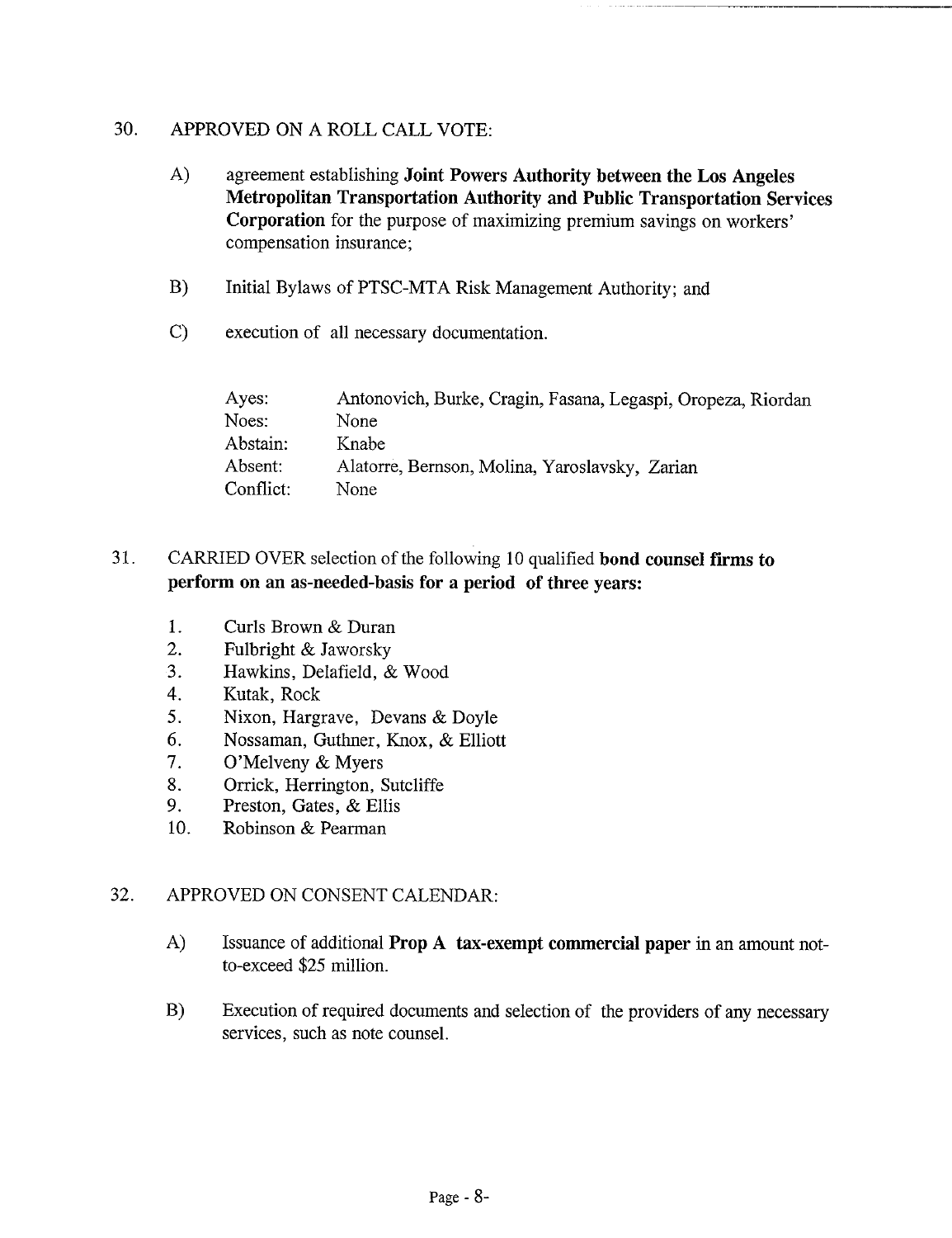## 33. APPROVED ON CONSENT CALENDAR:

- A) signing of petition forming the Canoga Park Business Improvement District (BID); and
- B) voting in favor of the Canoga Park BID.
- 35. RECEIVED AND FILED report on Metro Blue Line Safety.

## 37. APPROVED:

- $A_{\cdot}$ Award of Task Orders to the CPA Audit Pool Contract No. PS 2510-0071 A-N, and for an aggregate amount not-to-exceed \$1,622,000, extending the contract term from December 2, *1998* to December 1, *1999;* and
- **B.** adjusting the FY99 budget to increase Management Audit Services Department's budget by \$106,000 and increase the Proposition C 25% carry-over revenue projection by \$106,000.
- 38. ADOPTED MTA Debt Policy setting affordability targets as policy maximum.
- 39. Closed Session - Conference with Legal Counsel - Existing Litigation - G.C. 54956.9 (a)
	- A. Thalheimer vs. L.A.C., et, al -LASC Case No. BC113690

NO REPORT.

B. Avila v. MTA, Case No. LC040305

\$180,000 SETTLEMENT.

C. Campbell v. MTA -Case No. LC038564

\$175,000 SETTLEMENT.

40. Closed Session- Conference with Legal Counsel - Anticipated Litigation - G.C. 54956.9(b)

One Case - NO REPORT.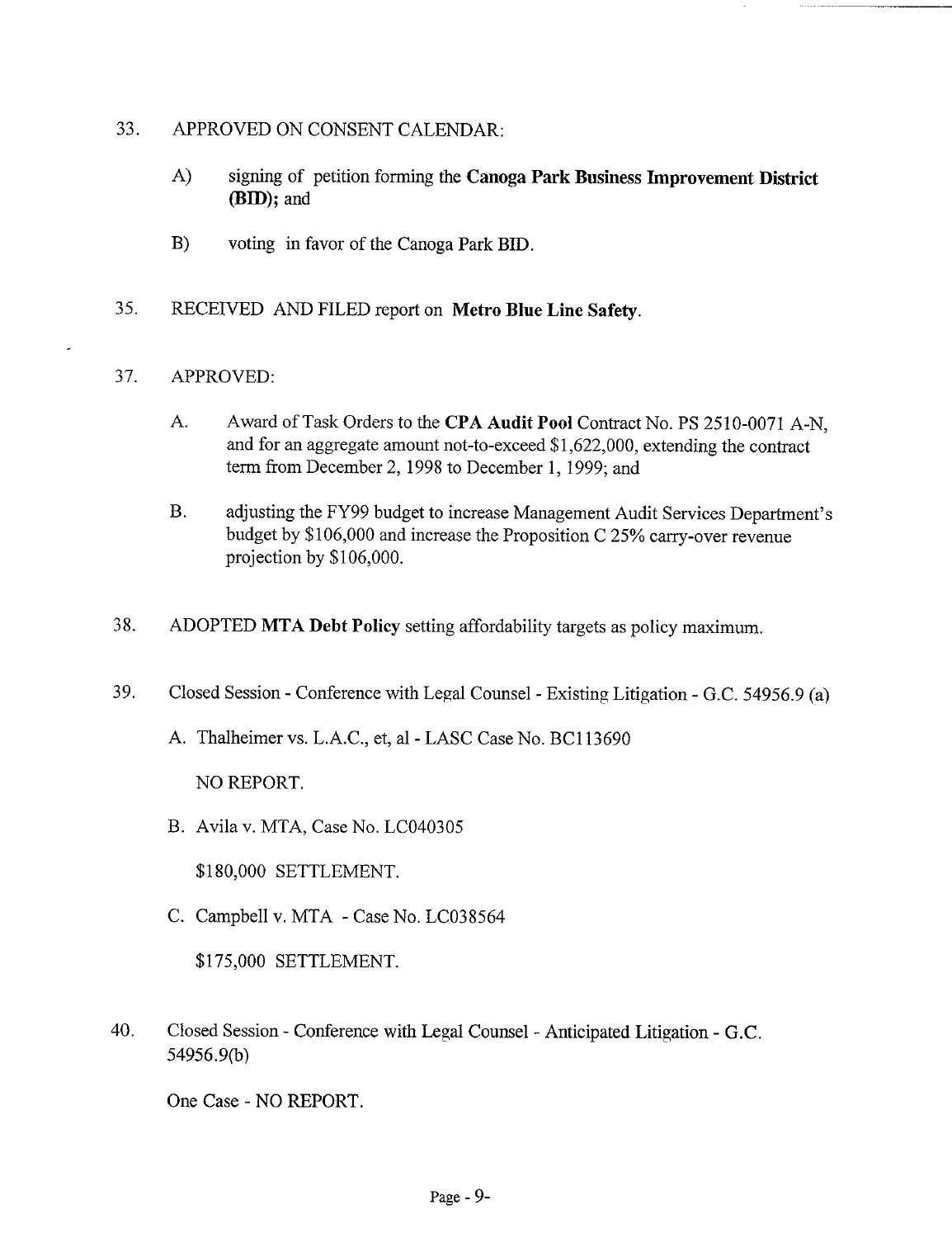### 41. APPROVED ON CONSENT CALENDAR:

- A) Staff provide status report on amending the MTA Lapsing Policy for Federal **Surface Transportation Program** Local Funding (STP-L); and
- B) The September 30, 1998 deadline be extended to December 31, 1998.

## 45. APPROVED ON CONSENT CALENDAR to :

- A) Hold a public hearing to receive input on the MTA Americans with **Disabilities Act (ADA) Complementary Paratransit Plan Update;**
- B) Set a hearing date on Wednesday, December 2, 1998 at 10:00 a.m.; and
- C) Appoint a Hearing officer.
- 46. APPROVED ON CONSENT CALENDAR award of a single source contract under RFP No. PS-3350-0367 to Motorola communications and Electronics, Inc., San Diego, for **Metro Freeway Service Patrol base station radio equipment,** for a firm fixed price of \$280,829.

# 47. CARRIED OVER ITEM A, APPROVED ITEM B:

- A) making a finding that purchase of the proposed goods and services in compliance with Public Utilities Code Sections 130232 or 130233 would not be an adequate method for the purchase of the prototype equipment or the modifications recommended; and authorize the procurement under Public Utilities Code Section 130236 which provides for the procurement of prototype equipment;
- $B)$ AWARDED a Firm Fixed Price (FFP) turn-key contract for goods and services to PB Farradyne, Inc., Los Angeles for the **Prototype Bus Signal Priority Pilot** Project to be deployed in at least one and up to three corridors, in an aggregate amount of \$4,481,365 (initial award of a firm fixed price contract for services in the amount of \$1,912,449; an allowance not-to-exceed \$2.5 million for procurement of hardware, software, equipment and devices; and contract options IIB and IIC to test additional technologies in the amount of \$68,916).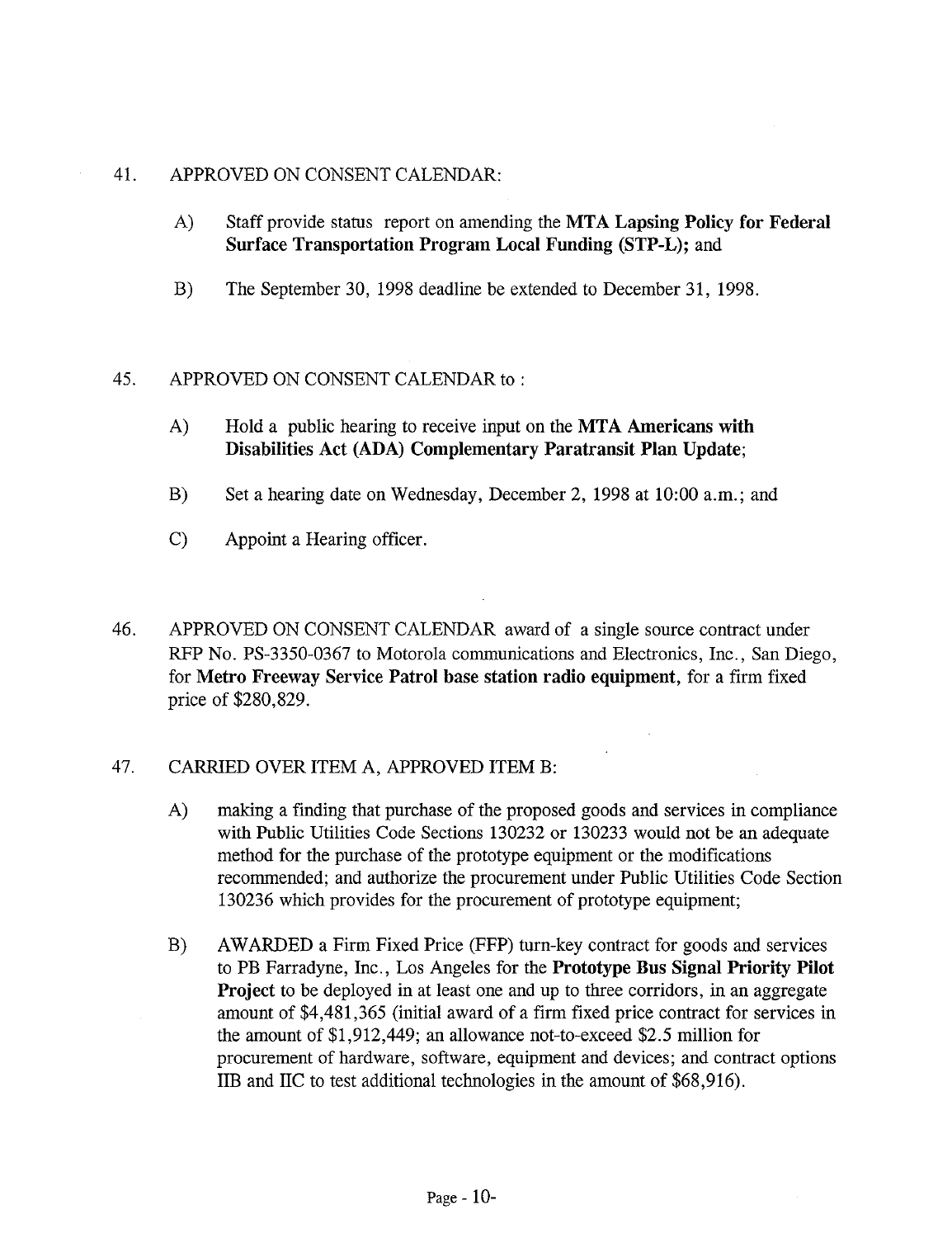- 48. APPROVED ON CONSENT CALENDAR the establishment of **Proposition A and** C Local Return Capital Reserve Account for the purpose of purchasing transit buses from the cities of Torrance (lead agency), Los Angeles, Lawndale, E1 Segundo, Rancho Palos Verdes, and County of Los Angeles.
- 49. APPROVED ON CONSENT CALENDAR award of contract to Weslin Consulting Services under RFP No. PS-4340-0292 to conduct a Bus Restructuring Study in the Southeast region of Los Angeles County for a firm fixed price of \$387,141.
- 54. APPROVED UNDER CONSTRUCTION COMMITTEE AUTHORITY (4-0) a monthto-month lease extension for nine months commencing July 1, 1998 with the City of Los Angeles, Department of Recreation and Parks, for the continued use of Parcel **B2-219** (Barndsall Park), on the Metro Red Line, Vermont/Hollywood Corridors (Segment 2), at a lease rate of \$17,100 per month with lease compensation not to exceed \$153,900.

# 55. APPROVED AS AMENDED:

- A) negotiation and execution of an Amendment to Contract No. 3369 with Parsons-Dillingham (P-D) subject to final negotiations covering completion of Construction Management services in an amount not to exceed \$7,684,936 \$4,600,000 in support of Metro Red Line, Vermont/Hollywood Corridor (Segment 2B) and a contract extension through May, 1999 FUNDING ONLY the 68% provisional overhead rate until further action of the Board of Directors; and
- $B)$ an increase in the Authorization for Expenditure (AFE) of Contract No. 3369 the amount of \$3,533,784.
- 56. APPROVED ON CONSENT CALENDAR Work Authorization Change Notice No. 126.0 on Contract C0321 with Tutor Saliba/Perini, J.V., **for additional** quantities of reinforcing steel on the Metro Red Line, North Hollywood Extension (Segment 3), in an amount not-to-exceed \$180,000, which is in addition to the \$600,663 previously approved by the MTA Board in March 1998, for a revised total contract amount from \$59,622,017 to \$59,802,017.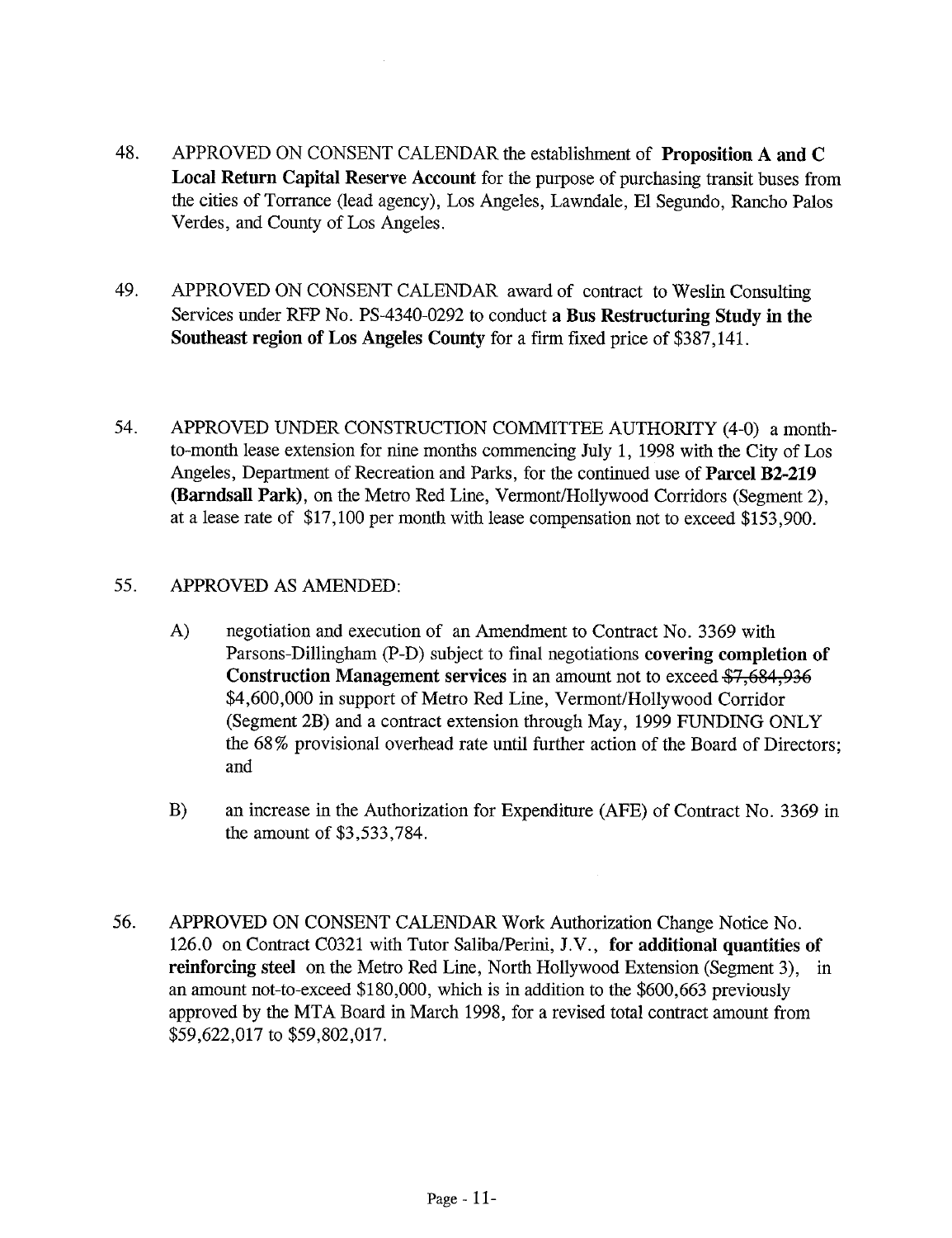57. APPROVED ON CONSENT CALENDAR adoption of a **support position on Proposition** 7 - Air Quality Tax Credit Initiative.

- 60. WITHDRAWN BERNSON MOTION that the CEO of the MTA be directed to take the necessary steps to include the 405/101 **Freeway Interchange Project** as one of its top funding priorities, and to seek the necessary funding mechanism(s) to make the following capital improvements at the 405/101 Freeway Interchange, including, but not limited to:
	- (A) construction of a new lane on the northbound San Diego Freeway, from Mulholland Drive to Ventura Blvd.; and
	- (B) construction of a new lane on the transition road from the northbound 405 Freeway to the eastbound 101 Freeway;

FURTHER MOVE, that the CEO be directed to provide a status report to the Board within 30 days regarding the efforts of staff to develop the appropriate capital improvements to mitigate traffic congestion in this area.

61. APPROVED AS AMENDED YAROSLAVSKY/ANTONOVICH MOTION - that the MTA staff work with California Transportation Commission (CTC) and Caltrans to CONSIDER a plan to fund 405/101 interchange AND THE OTHER **improvement projects out of Caltrans 25% share of SB45 funds;**

that MTA staff work with Caltrans to investigate the feasibility of using State Highway Operations Protection Program (SHOPP) funds for appropriate short-term and long-term interchange improvements; and

that the MTA participate in this project through the 1999 Call for Projects process contingent upon a funding commitment by the state; and

THAT STAFF REPORT BACK 1N 30 DAYS WITH A LIST OF POTENTIAL PROJECTS.